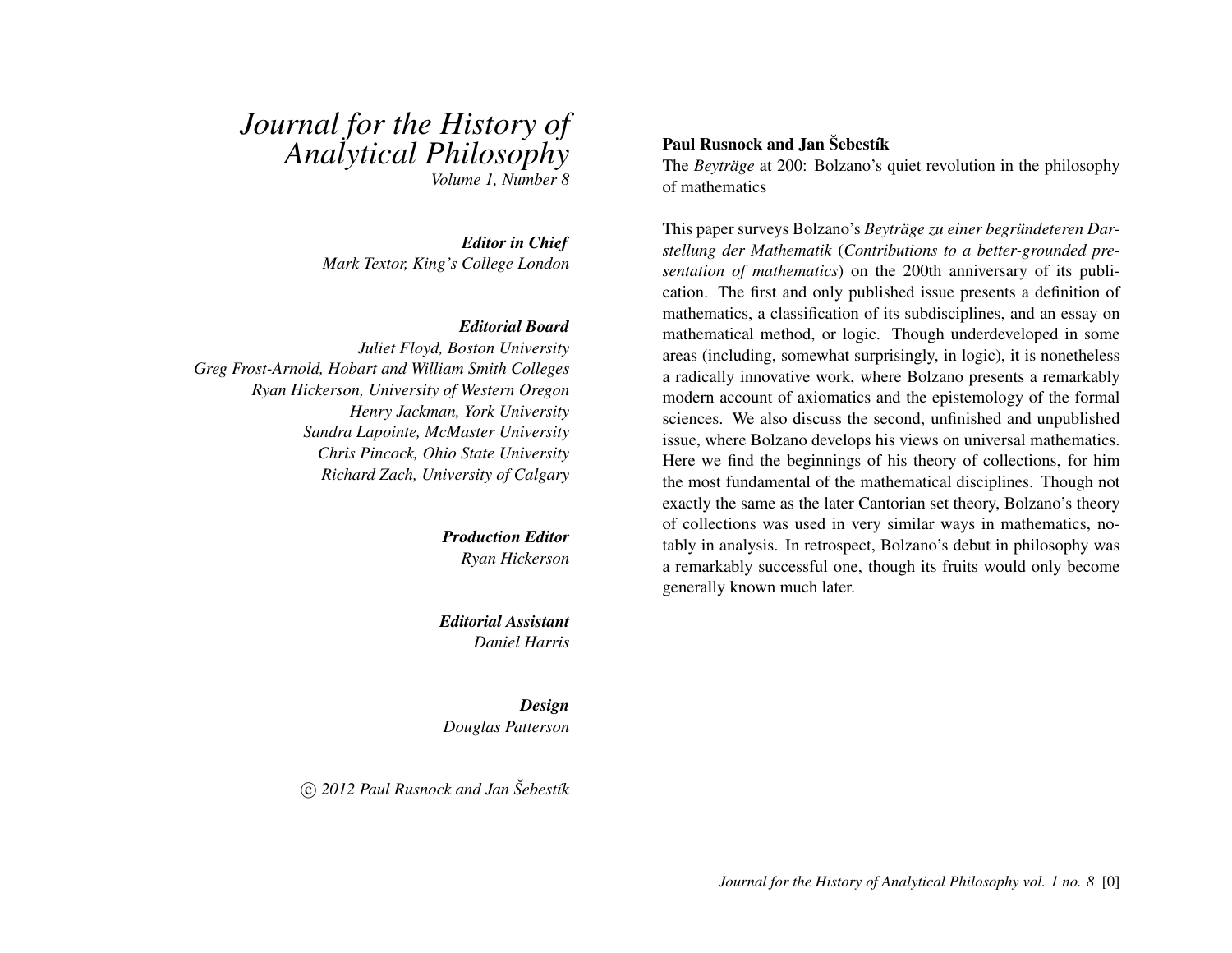## The *Beyträge* at 200: Bolzano's quiet revolution in the philosophy of mathematics

Paul Rusnock and Jan Sebestik

#### *1 Introduction*

Two hundred years ago in Prague, a little-known professor of religion at the Charles University published a manifesto calling for a revolution in mathematics and logic, promising himself to undertake a complete reconstruction of mathematics from the ground up, in accordance with the principles of his new logic, itself a work in progress. Bernard Bolzano (for this was the professor's name) had no gift for catchy titles. He called his book *Contributions to a Better-founded Presentation of Mathematics* (Bolzano 1810). The *Contributions* were intended to be but the first installment of a series of publications setting out Bolzano's views on the foundations of the various branches of mathematics, both pure and applied. Lack of interest in the first issue, however, led him to postpone this project, and instead to first publish a series of papers he thought more likely to catch the public's attention. These papers are to the first installment what Descartes' *Geometry, Optics,* and *Meteorology* are to the *Discourse*, namely, samples of the promised fruits of the method. Among them are a pair of papers on the foundations of real analysis which achieved decisive results, as well as a more speculative paper which, among other things, contains suggestive fragments of point-set topology (Bolzano 1816, 1817a, 1817b). Though these papers did not become as famous as Descartes's *Geometry*, the *Purely analytic proof* was perhaps just as influential, finding avid readers, notably in the circle of mathematicians around Weierstrass, and, as has been argued elsewhere, indirectly influencing through them the development of analytic philosophy (Rusnock 1997a).

<span id="page-1-0"></span>Though no spring chicken, Bolzano in 1810 was still a novice in philosophy, particularly in logic. And it shows—throughout the *Contributions*, we find traces of half-digested theses taken from the logical literature of the time. Like many of his contemporaries, Bolzano uses the term 'judgment' to refer indifferently to the individual, subjective *acts* of judgment or to the objective *content* of these acts.<sup>[1](#page-12-0)</sup> He adopts Kant's definition of analytic judgment, while at the same time agreeing with Locke that such judgments are 'trifling' (Bolzano 1810, II, §§17–18) and even, in what he would surely later recognize as a moment of confusion, suggests that the most general concept is that of an *idea* (1810, II, §5). Though there is some tinkering around the edges, Bolzano's treatment of formal logic is quite traditional. Judgments are held to be all of the subjectpredicate form (though he proposes that several different copulae should be recognised) (1810, I, §15). More limiting was his view on the forms of subject- and predicate-terms, which, in line with tradition, he seems to regard as simple sums of (positive or negative) characteristics.[2](#page-12-1) Although he takes a timid step beyond the confines of traditional syllogistic, the forms of inference he enumerates are limited in the extreme, especially in comparison to the infinite variety he would later recognise (Bolzano 1810, II, §12; 1837, §155).

<span id="page-1-1"></span>In light of Bolzano's later logical discoveries, it is somewhat surprising to find that in 1810 his formal logic reflects, by and large, the conventional wisdom of the day. But there was a good reason for this, namely, that he had put most of his energy at first into the study of mathematics. In the decade following the publication of the *Contributions*, he made a series of mathematical breakthroughs, discovering how epsilontics could be used to provide a foundation for the infinitesimal calculus and the theory of power series, developing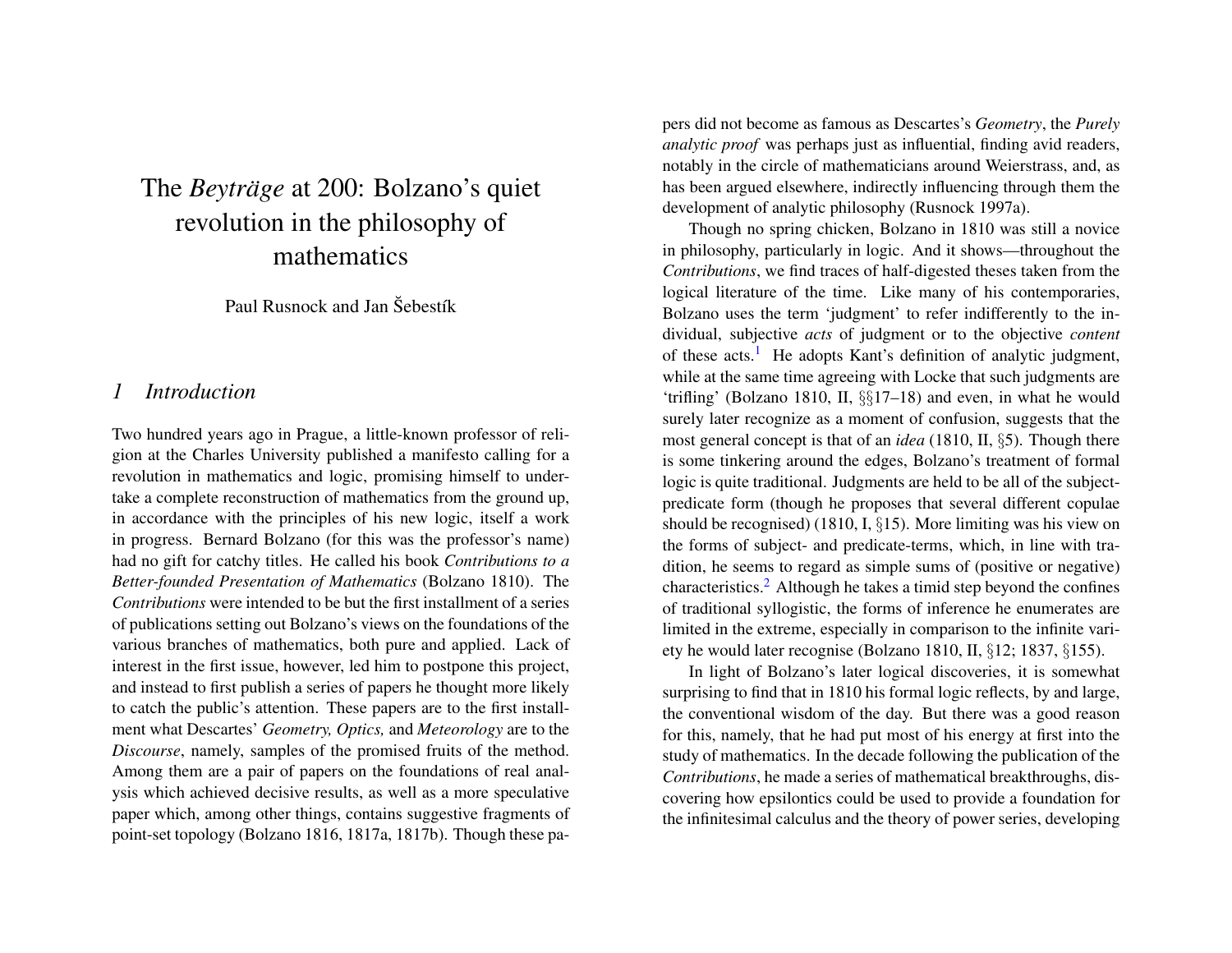elements of point-set topology for use in geometry, and investigating the theory of collections as the most fundamental mathematical discipline. These mathematical discoveries must have made plain the inadequacy of the logic he had merely sketched in the *Contributions*. In any case, during the decade of the 1820s, Bolzano worked steadily at logic, completely revising his earlier views.

For all its flaws, the *Contributions* nonetheless contains the seeds, and many of the motivating ideas of these later developments. What it lacks in technical sophistication it more than makes up for in spirit and vision. It brings the following innovations :

- a new definition of mathematics and a new organisation of its subdisciplines,
- the statement of the objectivity of mathematics,
- one of the first, if not the first, modern studies of axiomatics,
- a presentation of logic as an integral part of axiomatics,
- in an appendix, a criticism of Kant's philosophy of mathematics, written by a philosopher who is at the same time a working mathematician,
- and in the second issue, unfinished and published only in 1977, a first draft of a theory of collections under the title *Mathesis universalis* (*allgemeine Mathesis*).

The first issue consists of two parts: I) on the concept and division of mathematics, II) on the mathematical method. For Bolzano, a presentation of the mathematical method is essentially nothing other than logic and not itself part of mathematics; in fact, it precedes mathematics. The title of the *Contributions* reveals the importance that Bolzano attaches to the rules of exposition of sciences. All his works on logic exhibit the same structure and the same headings: the last paragraphs of *On logic* (Bolzano 1977b) as well as *On the Mathematical Method* (Bolzano 1975a) recall these rules, by

means of which Bolzano will define the ultimate goal of the theory of science: to present the rules "we must follow in dividing the total domain of truth into individual sciences and which must govern the writing of their respective treatises"—in brief, "it is the science which instructs us in the presentation of sciences in wellconstituted treatises" (Bolzano 1837, §1) The reader recalls Pascal's art of persuasion, which consists in "the conduct of perfect methodical proofs" (1963, 356).

Following Kant, in 1810 Bolzano rejects the traditional definition of mathematics as science of quantity, because many mathematical propositions, e.g., in combinatorics or geometry, do not concern quantities (1810, I, §3). But he strongly disagrees with Kant, who based mathematics on constructions of concepts in pure intuition  $(=$  in the forms of intuition that are time and space); according to the latter, such constructions are the warrant for the existence of mathematical objects. For Bolzano, Kant's notion of a pure intuition, which is supposed to be at the same time singular and universal, is simply contradictory, and neither universal mathematics nor even geometry requires intuition (Bolzano 1810, I, §6; appendix, §§8-9). Constructions are just illustrations of theorems and proofs, important for pedagogical reasons and for facilitating better insight into the details of arguments, but rigorously scientific proofs must be conducted by purely conceptual means. Contrary to Kant, for whom mathematical objects exist only when they are constructed, for Bolzano, the only thing required for the existence of mathematical objects is the compatibility of the concepts that define them (Bolzano 1977a I, §25; cf. Bolzano 1837, §352).

What, then, is mathematics? It is a "science that treats general laws (forms) to which things must conform in their existence" (Bolzano 1810, I, §8). Bolzano adds that his definition applies to all things whatsoever, both physical and purely mental, such as intuitions and ideas (representations). An example of such a form is countability, according to which it is possible to compose or unite equal parts of a thing. Later formulations indicate that mathemat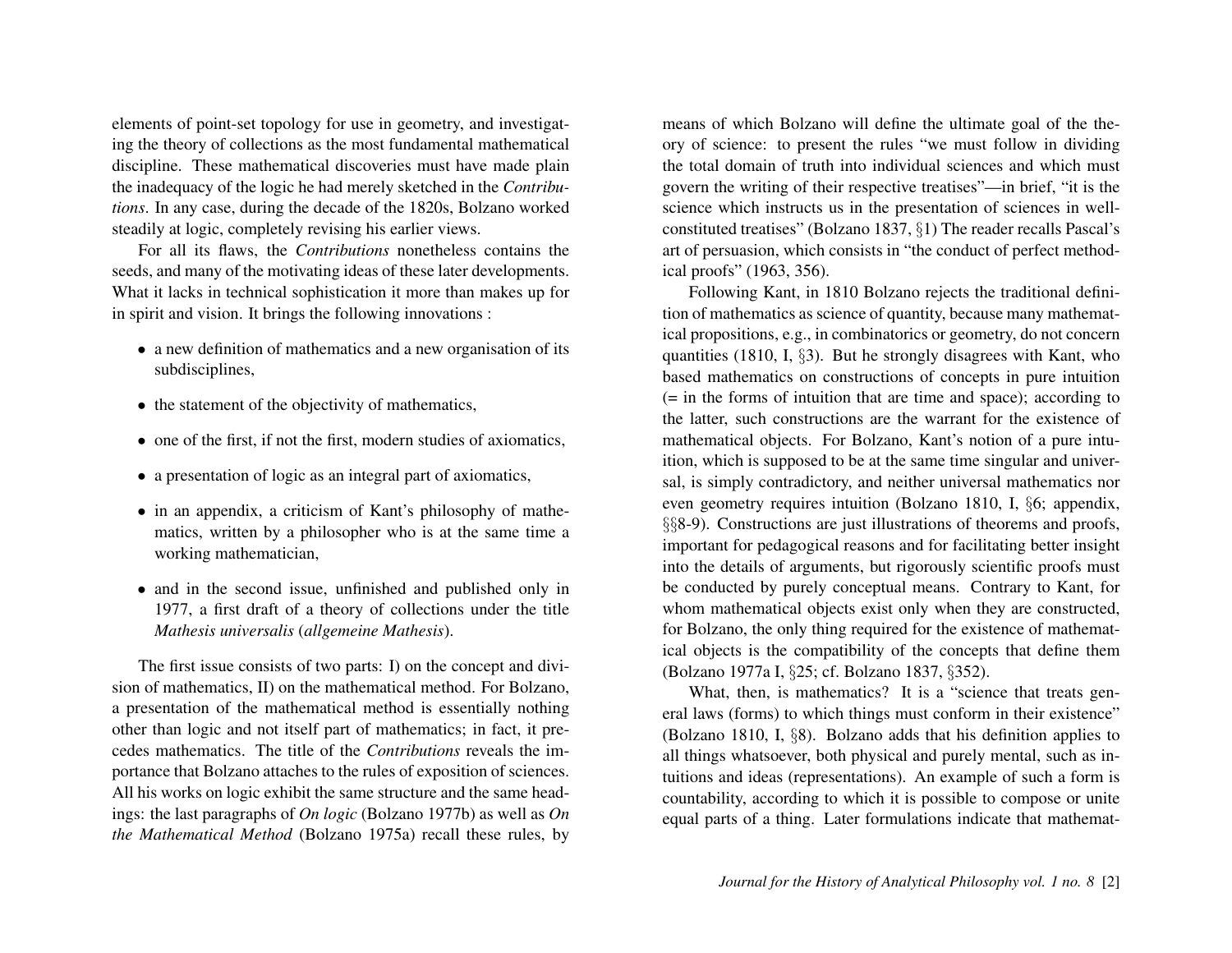ics studies the conditions of possibility of things, e.g., all possible configurations of a collection of objects, while metaphysics has "the single concern of proving, from *a priori* concepts, the actual existence of certain objects . . . such as freedom, God, and the immortality of the soul" (1810, I, §9). Mathematics and metaphysics are thus two branches of *a priori* knowledge: mathematics also considers actually existing things, but deals only with hypothetical necessity, while the task of metaphysics consists in proving the necessary existence of some of these things.

<span id="page-3-0"></span>This new definition of mathematics did not escape the attention of Husserl.[3](#page-12-2) Already in the *Logical Investigations*, he had praised Bolzano as "one of the greatest logicians of all times", whose *Theory of Science* "far surpasses everything that world literature has to offer in the way of a systematic sketch of logic" (Husserl 1970, Vol. 1, 222.) Having read the second edition of the *Contributions* in 1926, Husserl noted the kinship of his own definition of formal ontology with Bolzano's definition of mathematics:

Precise inspection shows that here Bolzano gives a definition (which needs improvement, to be sure) of a universal *a priori* ontology that comprises both a material and an empty-formal ontology, without drawing a distinction between them. He then attempts, it is true, the isolation of a "universal mathematics", in which "the theory of numbers, the theory of combinations, etc." are to be included. He emphasizes that disciplines such as geometry and chronometry must be considered, not as coordinated with those, but as subordinate to them; and he finds the distinguishing characteristic of the former disciplines in the circumstance that their laws "are applicable to all things without exception," while the other disciplines are not (Husserl 1974, §26 d).

According to Husserl, Bolzano conflates two concepts of 'thing in general': on one hand, it is simply the concept of the 'empty formal form of something in general', and on the other the universal concept of reality which differentiates into particular regions with their particular ontologies. But his main objection to Bolzano is the absence of formalization, notably the lack of an adequate treatment of formal logic by means of a symbolic language. In the end, he judges, "Bolzano did not attain the proper concept of the formal, the concept that defines formal ontology, although in a certain manner he touched upon it" (Husserl 1974, §26 d).

Bolzano's definition of mathematics yields a new way of organising its disciplines. According to the Euclidean scheme, there are two branches of mathematics: arithmetic and geometry. For Bolzano, these are not on the same level, because their objects do not have the same generality. The object of pure or universal mathematics, *mathesis universalis*, is the thing in general [*Ding überhaupt*]; its laws apply to all things without exception. Geometry, by contrast, becomes part of applied mathematics; it deals with the smaller domain of objects that are in space. Disciplines which only acquired a well-defined status in the seventeenth and eighteenth centuries, such as algebra, combinatorics and the infinitesimal calculus, along with arithmetic, are now recognized as basic disciplines yielding concepts applicable throughout mathematics. This reversal of the traditional order and the reclassification of geometry creates the need to devise new proofs for old theorems: everywhere that geometrical proofs of theorems of analysis were considered satisfactory, new, purely analytical proofs and new concepts belonging to pure mathematics will be necessary. Gauss and Bolzano would be the leading figures in this movement to arithmetize analysis, followed by Cauchy, Abel and others.

## *2 The objective order*

The prevailing views on mathematics among philosophers of Bolzano's time, notably Kant and his followers, differed slightly if at all from those put forward a century and a half earlier by Descartes and Pascal (Descartes 1985a, 1985b, part 2; 1985c, I,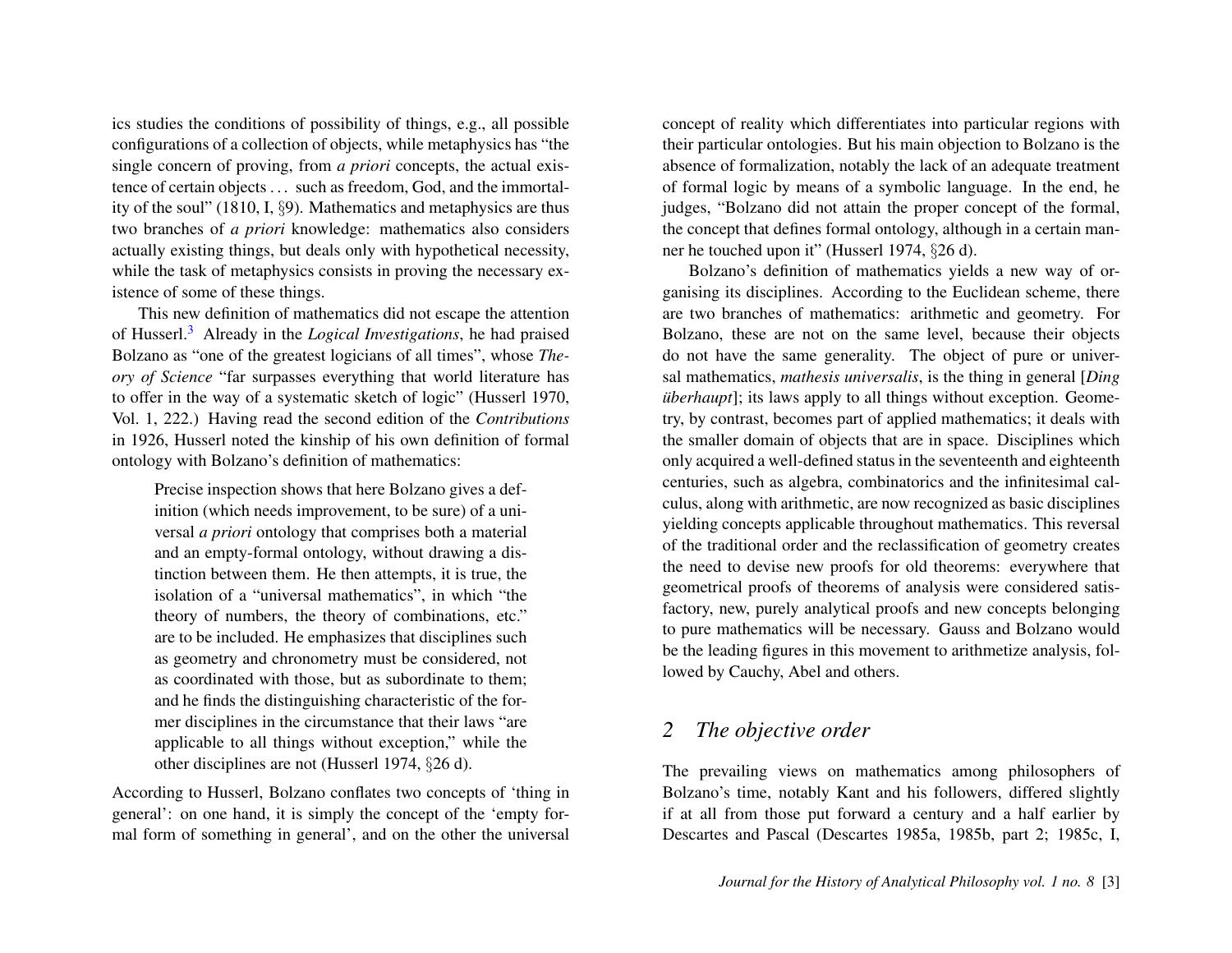§13; Pascal, 1963; Kant, 1992, part 1; Kant 1996, A712/B741 ff.). If anything, some of the finesse of these authors may have been lost through transmission. Proof was viewed primarily in subjective terms: a proof is a series of considerations through which the truth of a judgment becomes evident. Obviously, it seemed, if a proof is to succeed, its premises must themselves be evident. This may occur because these premises have themselves been proved, but clearly this cannot proceed *ad infinitum*. There must thus be some judgments which are evident in and of themselves to serve as the starting point of proofs, and these are the principles, axioms, postulates, or common notions. Definition, too, was conceived in subjective terms, its purpose being to bring us to a clear understanding of a concept or of the meaning of a term. Obviously, again, this will only work if the terms used in the definition are themselves clearly understood. Now this may occur because those terms have themselves been defined, but if we are to avoid an infinite regress or a circle, there must be some terms which are clearly understood in and of themselves, and these are the primitive or indefinable terms.

Mathematics, at least in its ideal form, would be structured as follows. We would begin with a set of terms clearly understood in and of themselves, defining all others in terms of these. We would then set out a number of truths which are evident in and of themselves, and prove all others from this initial stock of premises.

Near the beginning of the second part of the *Contributions*, entitled "On the mathematical method", Bolzano makes it clear that he rejects this conception:

This much . . . seems to me to be certain: in the realm of truths, i.e., in the collection of all true judgments, there is an objective connection, independent of our subjective recognition of it; and that, as a consequence, some of these judgments are the grounds for others, and the latter the consequences of the former (1810, II, §2).

If we follow Bolzano here, we will have to recognise that, independently of human minds and their capacities, activities etc., some truths, called *consequences*, are dependent upon others, their *grounds*. If, in addition, we suppose with Bolzano that some truths are basic, having consequences but no grounds, there will also be objective notions of *axioms* or *principles* [*Grundsätze*] on the one hand and *theorems* on the other. Truths will have this status in and of themselves, and not relative to how anyone came to know them or may have presented them in some treatise or other. Similar things may be said about the *definitional* order of mathematics: objectively, regardless of whether anyone is aware of it, some concepts are composed of others, and some concepts are indefinable, not from the subjective, human point of view but in and of themselves.

This is a declaration of war on Kant and all subjectivist philosophers, for whom truths and especially scientific and mathematical truths are the work of man, having their origin in the particular capacity of the human mind that organises our perception and knowledge. Surprisingly, though, Bolzano does not oppose the subjective order (*ordo cognoscendi*) to the order of being (*ordo essendi*) as the Scholastics, following Aristotle, had. Rather, Bolzano's is a third way: the objective order he has in mind is one that is intrinsically logical, not dependent on epistemology, metaphysics, or anything external to logic. Moreover, it is fixed neither by God's will (as Descartes had maintained) nor even by God's understanding (as Leibniz had claimed); rather, as he would later write, God can only recognise and accept it:

I agree completely with Leibniz when he claims that the truth of laws and Ideas does not depend on God's will ...; but when he adds that the necessary truths depend only on God's understanding, I contest this as well, and indeed affirm the exact opposite. It is not the case that  $2 \times 2 = 4$  because God thinks so; rather, because  $2 \times 2 = 4$ , God thinks so (Bolzano 1979, 44).

The doctrine of the objective connection of truths is the seed from which all of Bolzano's logical theories will grow. It means that the real purpose of a scientific exposition is the organisation of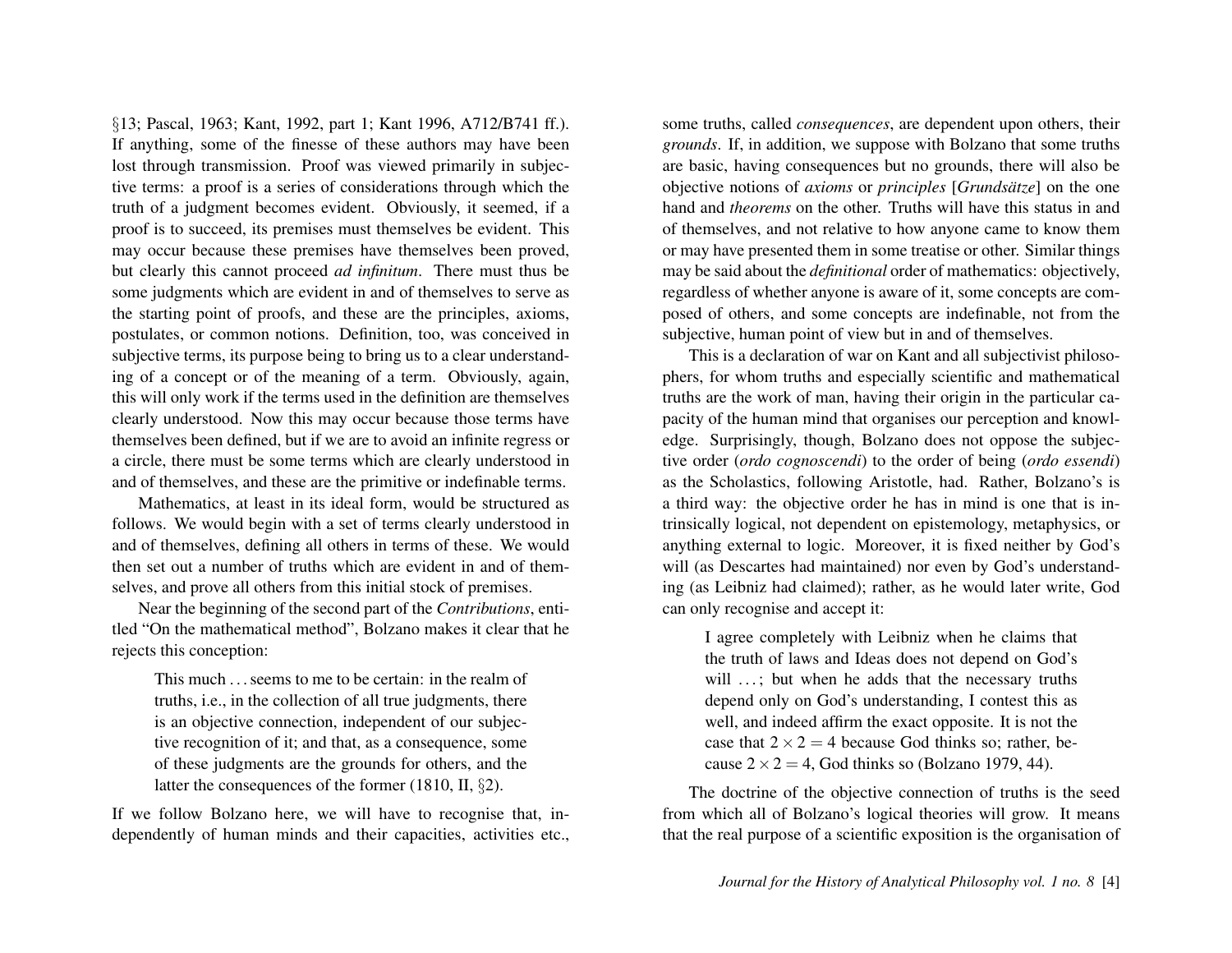truths according to their relations of objective dependence, and not simply certainty and strength of conviction.

## *3 Axiomatics and scientific presentation*

The *Contributions* contain one of the first modern studies of axiomatics, including accounts of definition, principles (axioms), inferences, and proof. Once again, Bolzano finds himself opposed to Kant in maintaining that construction and intuition play no role in axiomatic mathematics. Rather than having its own method, mathematics employs the same method as philosophy, which is simply logic (1810, II, §1). Though Bolzano was not yet aware of just how inadequate contemporary formal logic (including his own) was for this purpose, he could already see enough to reject Kant's claim that logic had been a complete and perfect science since the time of Aristotle (Kant 1996, A xiv, B viii). In the *Contributions*, there is already a trickle of innovations; the *Theory of Science*, written in the 1820s, would bring a flood.

On the methodological side, Bolzano has already made crucial distinctions which would guide his mathematical research for the rest of his life. In the case of definitions (1810, II, §§3–8) to begin with, he thinks we must carefully distinguish:

- bringing someone to a clear understanding of a term/concept,
- conveying the meanings of signs, and
- propositions stating the constituents of a complex concept and their manner of combination (this is what Bolzano calls a definition [*Erklärung*] in the strict, objective sense).

These are clearly very different things, and a concept that requires definition in the third sense (i.e., a complex concept) may not require it in the first sense (i.e., it might already be clearly understood in and of itself). Bolzano's favorite examples are geometrical concepts such as line, surface, and solid. Another good example

is the concept of continuity in analysis, the sort of concept which, as Bolzano would put it "everyone knows and doesn't know", and which he defined in the 1817 paper *Purely Analytic Proof* (Bolzano 1817a, preface, II, a). Even if these concepts are thoroughly familiar, they may still be complex, and require definition in the third sense. Moreover, the objective definition may not be immediately helpful in bringing others to a clear understanding of a concept, as anyone who has taught calculus can attest is the case with the concept of continuity and many other, similar ones.

At the same time, there is no guarantee that a concept that neither requires nor admits of definition in the third sense (i.e., a simple concept, one with no parts) will be clearly understood in and of itself. Indeed, Bolzano thinks that it can be quite difficult to grasp simple concepts in isolation, and to become clearly aware of them. They may be better known in the sense that one must think them in order to think the complexes of which they are parts, but they need not be better known in the sense of being more familiar, or even being designated by their own words in ordinary language.

The second kind of definition, those that convey the meanings of signs or symbols, includes what we now call explicit definitions. But this means is not always available, especially when we attempt to give definitions that respect the objective order. What, in particular, can be done to convey the meanings of signs that designate simple, primitive concepts? Bolzano discusses this problem in II, §8 of the *Contributions*. One of the most important methods, which he calls *circumscription* [*Umschreibung*], is described as follows:

. . . he assists them by stating several propositions in which the concept to be introduced occurs *in different combinations* and is designated by its own word. From the comparison of these propositions, the reader himself then abstracts which particular concept the unknown word designates. So, for example, from the propositions: *The point* is the *simple* in space, it is the *boundary* of a line and itself no *part* of a line, it has nei-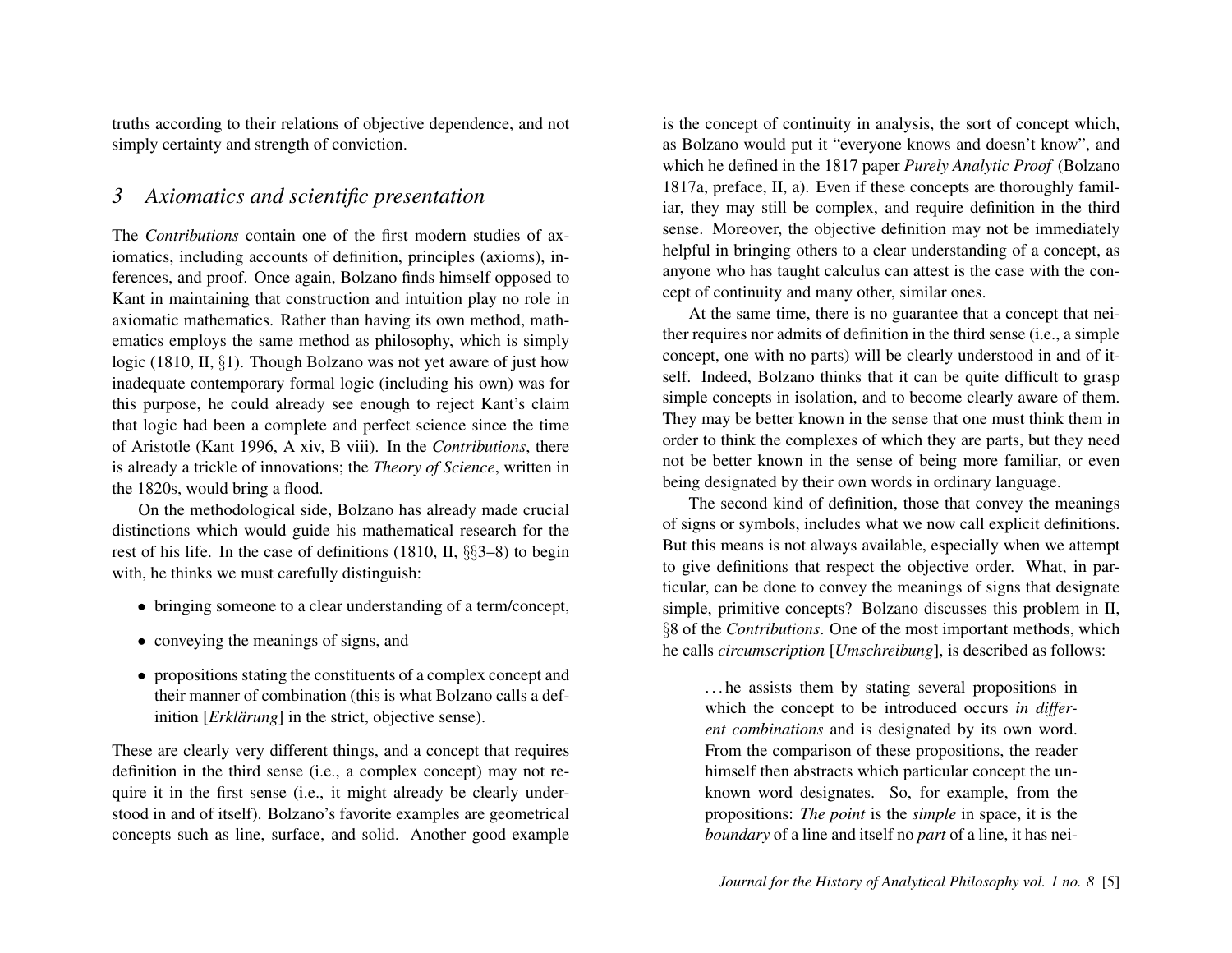ther extension in length, breadth, nor depth, etc., anyone can gather which concept is designated by the word 'point'. This is well known as the means by which we each came to know the first meanings of words in our mother tongue (1810, II, §8; cf. the later formulations in 1975a, §9, no. 1 [p. 67]; 2004b, 57-58; cf. 1837, §668, no. 9).

Several years after the *Contributions*, others—J. D. Gergonne (implicit definitions), Jeremy Bentham (paraphrases), Poincaré (definitions in disguise) and Hilbert (axioms define the primitive terms), to name just the most important—would present similar theories which, despite Frege's and Russell's objections, would become standard axiomatic procedure. This is not to say that Bolzano's view agrees with that of, e.g., Hilbert in all respects. For him, underlying any genuine system of signs is a collection of objective concepts. Circumscriptions do not create meanings *ex nihilo* rather, they permit readers to latch onto meanings that are already there.

Similar distinctions apply in the case of proof. Here, Bolzano distinguishes proofs whose aim is to convince us that a proposition is true (which he calls *certifications* [*Gewissmachungen*]) and those which indicate the objective grounds of a given truth (proofs in the strict, objective sense, which Bolzano calls *objective groundings*). While it is possible for a single proof to fulfill both of these functions, Bolzano thinks it obvious that in many cases certifications are anything but objective groundings. Think, for example, of the long calculations Newton performed to verify the binomial theorem. Though these did much to strengthen his conviction in the correctness of the formula he had discovered, they can in no sense be looked upon as proving it objectively.

Mathematical proof in the second, objective sense ultimately begins with basic propositions or axioms [*Grundsätze*] in Bolzano's view, but what counts as an axiom cannot be decided on the basis of evidence or certainty. For evidence is subjective, admits degrees,

depends on circumstances, and varies from one person to the next, while the axioms Bolzano is interested in have this status objectively. On this point, he invokes the authority of Euclid, who undertook to prove even the most evident theorems when he was able to. He conjectures that Euclid stated his parallel postulate as a postulate only because he did not know how to prove it. An axiom in the objective sense is "a truth which not only we do not know to prove, but which is in itself unprovable" (1810, II, §11).

Clearly, there is no need to prove something in the first sense to someone who is already certain of its truth. Yet a perfectly obvious proposition may nonetheless require proof in the objective sense, as Bolzano claimed in his first publication:

. . . the obviousness of a proposition does not free me from the obligation to continue to search for a proof of it, at least until I clearly realize that absolutely no proof could ever be required, and why (Bolzano 1804, preface).

On the other hand, there is no reason to suppose that a proposition which is unprovable in the objective sense will be evident. Axioms [*Grundsätze*] may thus require proof in the subjective sense, and these proofs will perforce make use of truths that are, objectively speaking, their consequences. Thus it seems that Bolzano would have no objection to saying that in such cases the consequences are used to prove their grounds (subjectively), and the grounds in turn used to prove the consequences (objectively). Once we have distinguished two different senses of proof, such a statement does not endorse circular arguments.

Bolzano's position is easily misunderstood. When he later wrote, for example:

The only reason why we are so certain that the rules *Barbara, Celarent*, etc., are valid is because they have been confirmed in thousands of arguments in which we have applied them. This also is the true reason why we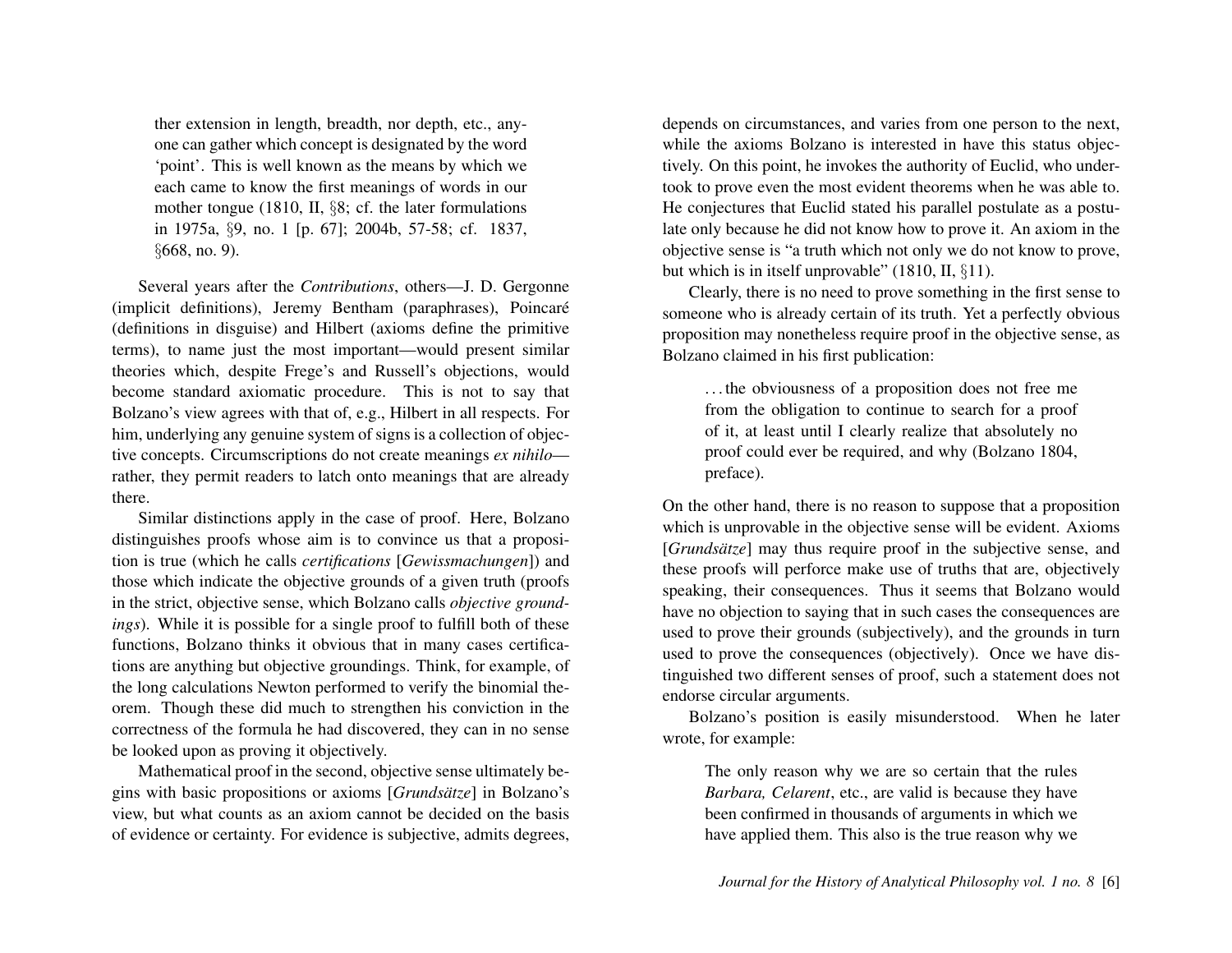are so confident, in mathematics, that factors in a different order give the same product, or that the sum of the angles in a triangle is equal to two right angles, or that the forces on a lever are in equilibrium when they stand in the inverse relation of their distances from the fulcrum, etc. (Bolzano, 1837, §315 [III.244]).

Coffa took him to be claiming that the grounds of general logical and mathematical claims lie in the particular instances, that they "derive from below, from the facts" (Coffa, 1991, 38). But Bolzano was thinking here only of the grounds of our conviction, or certainty. The question of *objective* grounds is an entirely different matter, and his remarks in the *Contributions* show that he already had a sophisticated view of the relations between the two. There, he observes that "our most vivid and clear judgements are obviously *derivative*. The proposition that a curved line is longer than the straight line between the same points is far clearer and obvious than many of those from which it must be laboriously derived" (Bolzano, 1810, II, §21, note). Often, he continues, we become convinced of the truth of an axiom precisely by noticing that it can be used to deduce consequences that are already recognised as true (1810, II, §21, note). The results we are most certain of, as Russell would later observe, lie somewhere in the middle: they are neither the most fundamental propositions of a science nor its remote consequences (Russell, 1973). The business of foundational research is to determine a set of axioms from which we may prove all results deemed certain and none that are deemed certainly false. Today, the point is easy to illustrate by analogy: when writing software, what we want to accomplish is often obvious enough. Much less obvious is how to get the job done, especially in machine language.

It would be difficult to exaggerate Bolzano's radicalism on the subject of axioms. For him, these are, quite literally, propositions that have no ground of their truth:

With genuine axioms [*Grundsätze*], no ground is thought why the predicate belongs to the subject. For this ground would have to be another judgment. Now one might well counter that the ground of why the predicate belongs to the subject may lie in the subject and predicate themselves. But with a little reflection one will easily recognise that if this ground does not lie in one or several new judgments, the expression 'the ground lies in the subject or the predicate' just says: it's that way because that's the way it is, or the ground why this predicate belongs to this subject lies in the fact that this predicate belongs to this subject, i.e., it is grounded in itself, i.e., in other words, it has no ground (Bolzano 1977a I, §13).

Our ingrained habit of looking for reasons for truths reaches an impasse here—since axioms are true primitives, there simply is nothing prior to them in the relevant sense. Nor is there any point in looking outside the axiomatic system. In particular, anyone who thinks that an appeal to the essences of things or the constitution of the mind will help is just deluding himself:

. . . people sometimes say [in such cases] that the ground lies in the absolute necessity of things, or else in the particular characteristics of our understanding—these are, I believe, empty ways of speaking, which in the end say no more than: "it's that way because . . . that's the way it is" (Bolzano 1810, appendix, §5, note).

Interestingly, Bolzano's rejection of the Cartesian understanding of the primitive elements of axiomatic systems has a early eighteenth-century precedent. Recall that Descartes had proposed his method for use not only for mathematics, but for science in general. His hopes for the universal application of his method had fared particularly poorly in physics, where Newton's *Principia* had relegated Descartes' apriorism to the status of an historical curiosity. There was resistance, to be sure. Cartesians complained that Newton's physics had no adequate foundation, because the primitive no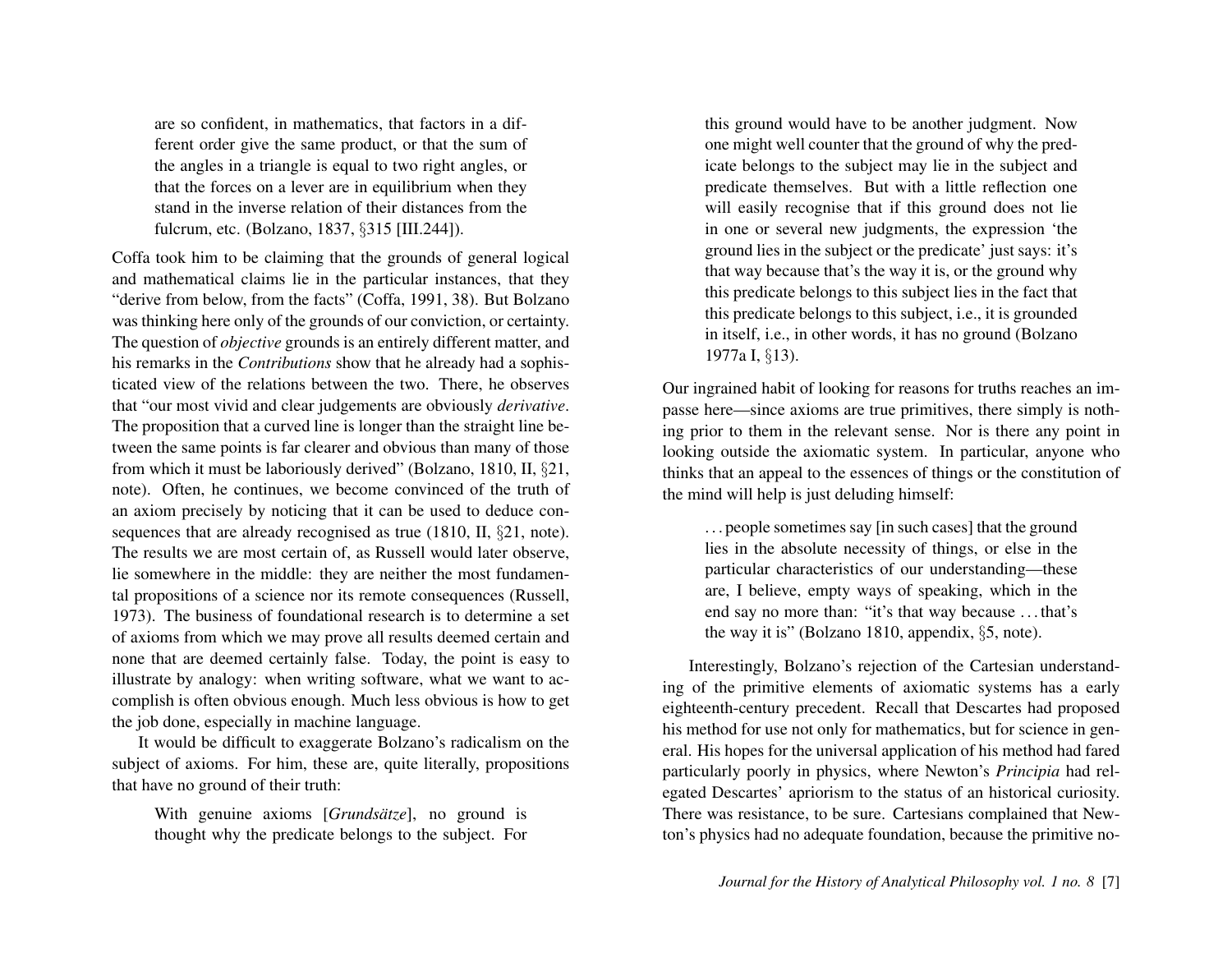tion of gravitation, far from being self-evident, was perhaps even unintelligible. In the preface to the second edition of the *Principia*, Roger Cotes answered these critics as follows:

But shall gravity be therefore called an occult cause, and thrown out of philosophy, because the cause of gravity is occult and not yet discovered? Those who affirm this, should be careful not to fall into an absurdity that may overturn the foundations of all philosophy. For causes usually proceed in a continued chain from those that are more compounded to those that are more simple; when we are arrived at the most simple cause we can go no farther. Therefore no mechanical account or explanation of the most simple cause is to be expected or given; for if it could be given, the cause would not be the most simple. These most simple causes will you then call occult, and reject them? Then you must reject those that immediately depend upon them, and those which depend upon these last, till philosophy is quite cleared and disencumbered of all causes.[4](#page-12-3)

<span id="page-8-0"></span>"Just so," one can imagine Bolzano saying, "and mathematics is no different."

Bolzano does not define the ground-consequence relation, but having claimed that it exists, he attempts to characterize it in part by giving an (incomplete) list of some simple and independent logical rules of inference which, he thinks, reflect objective relations of dependence (1810, II, §12). We may thus conclude that, for Bolzano in 1810, the grounding relation consists in a logically correct inference of a truth according to these rules from premises which are in themselves and necessarily the grounds of the conclusion. These rules of inference are so to speak the embryo of his logic of the groundconsequence (*Abfolge*) relation developed in the *Theory of Science* (Bolzano 1837, §§162 and 198-221).

There is just one simple independent syllogistic rule, *Barbara*:

S is M, M is P,  $\overline{S}$  is  $\overline{P}$ .

According to Bolzano, all other syllogistic forms either are not essentially different from *Barbara*, or are not simple.

Bolzano then introduces new rules of inference involving the conjunctions *et* and *cum*. He does not explain the meaning of the concepts designated by '*et*' and '*cum*' in the first issue of the *Contributions*, but does so in the unpublished second installment (Bolzano 1977a, §32 ff). According to what he says there, '*et*' represents *ideal* combination, which is possible between any two concepts, while '*cum*', by contrast, represents *real* combination, which is not always possible. The concepts "circle" and "square", for example, can be combined ideally (since one can think of a circle along with a square), but not really (since, as he then maintained, one cannot even form the concept of a circle which is square). One expedient that seems to work fairly well is to read '*et*' as 'along with' or 'as well as' and '*A cum B*' as 'A, which is B'. These, then, are the inference forms he thinks reflect genuine relations of grounds to consequence:

A is (or contains) B, A is (or contains) C, A is (or contains) [B *et* C]. A is (or contains) M, B is (or contains) M. [A *et* B] is (or contains) M A is (or contains) M, [A *cum* B] is possible, or A can contain B, [A *cum* B] is (or contains) M.

On the other hand, perfectly valid inferences such as

[A *et* B] is (or contains) M A is (or contains) M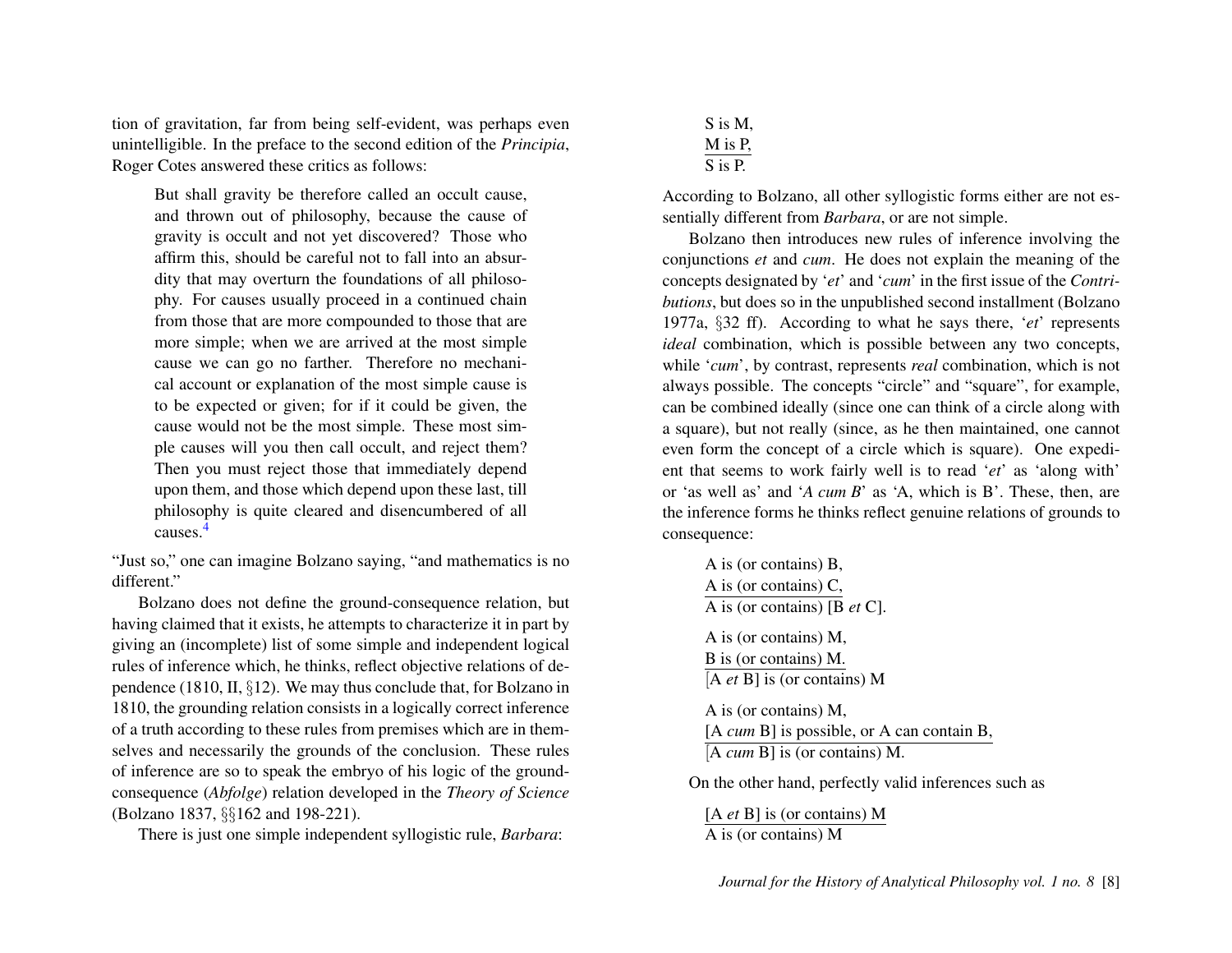are not instances of the consequence relation according to him, because the premise is not in itself the necessary ground of the two conclusions.

In attempting to elaborate his account of ground and consequence, Bolzano was following two hunches: first, that as we progress from grounds to consequences, we by and large progress from more simple to more complex truths; and second, that we also progress, by and large, from more general to more specific truths. We can see the influence of the former in the rules he endorses: in all four cases, the complexity (measured in terms of the complexity of subject and/or predicate) grows as we progress from the premises to the conclusion, $5$  while in the rejected rule, the premise is more complex than the conclusion.

<span id="page-9-0"></span>The second hunch makes itself felt in Bolzano's remarks on intermediate concepts in proofs, and in particular his endorsement of the Aristotelian command to avoid a transition to another genus, μετάβασις είς ἄλλο γένος (Bolzano, 1804, preface; Aristotle 1995, I, 7).

Bolzano attempted to combine the two ideas by stating additional conditions that must be satisfied by the intermediate concepts in the forms of inference enumerated above (Bolzano 1810, II, §29). These attempts were not obviously successful, and Bolzano would later record his second thoughts in one of his notebooks (see Centrone 2011 for a more detailed discussion).

Still, there can be no doubt about the heuristic force of the motivating ideas. For example, he maintained that proofs in the more general science of analysis should not make use of principles drawn from the more special science of geometry. For a geometrical proof of a theorem of analysis will always confront the following dilemma: either all of its premises hold not only for spatial quantities, but instead for continuous quantities of all kinds, or else (provided it does not contain any idle premises) it will make essential use of premises that, while valid for spatial quantities, are not valid for continuous quantities in general. In the former case, the geometrical concepts may and should be omitted, in the latter, the proof is inevitably invalid. Either way, the geometrical considerations have no place in a correct proof. He points out by way of example that Lagrange deduced one of his key analytical theorems from a property of continuous curves, thus from a geometrical consideration, while it is precisely the continuity of the function that guarantees the continuity of the corresponding curve. Thus his proof, along with many similar ones, is simply circular (Bolzano 1810, II,  $\S 29$ , note; cf. Rusnock 1997b, p. 68-70).

#### *4 Mathesis universalis*

After the publication of the first issue of the *Contributions*, Bolzano sketched the second issue under the title *Mathesis universalis*, but did not finish it (Bolzano 1977a). In this manuscript, he tries to determine the frontiers of this discipline and further develops his criticisms of Kant. Let us return to his definition of mathematics as the science of laws governing all things without exception: what are the laws "to which things must conform in their existence"? The question falls within the province of ontology which, according to Wolff, is supposed "to prove the attributes of all beings (*entia*) either absolutely or under a certain condition" (Wolff 1730, Prolegomena, §8 [p. 5]). Bolzano finds two such laws, but before quoting them, we shall examine with him the principles that are claimed to be universal.

First, he excludes the logical principles of non-contradiction, excluded middle, and identity, because they are analytic and even identical judgments. In an important observation, Bolzano explains the difference between identity and equality: when one says that a thing is equal to itself,

. . . it would be actually more correct to say that every thing is identical to itself. When we have two ideas (representations) of the same thing and do not know that they are ideas of the same thing, we suppose first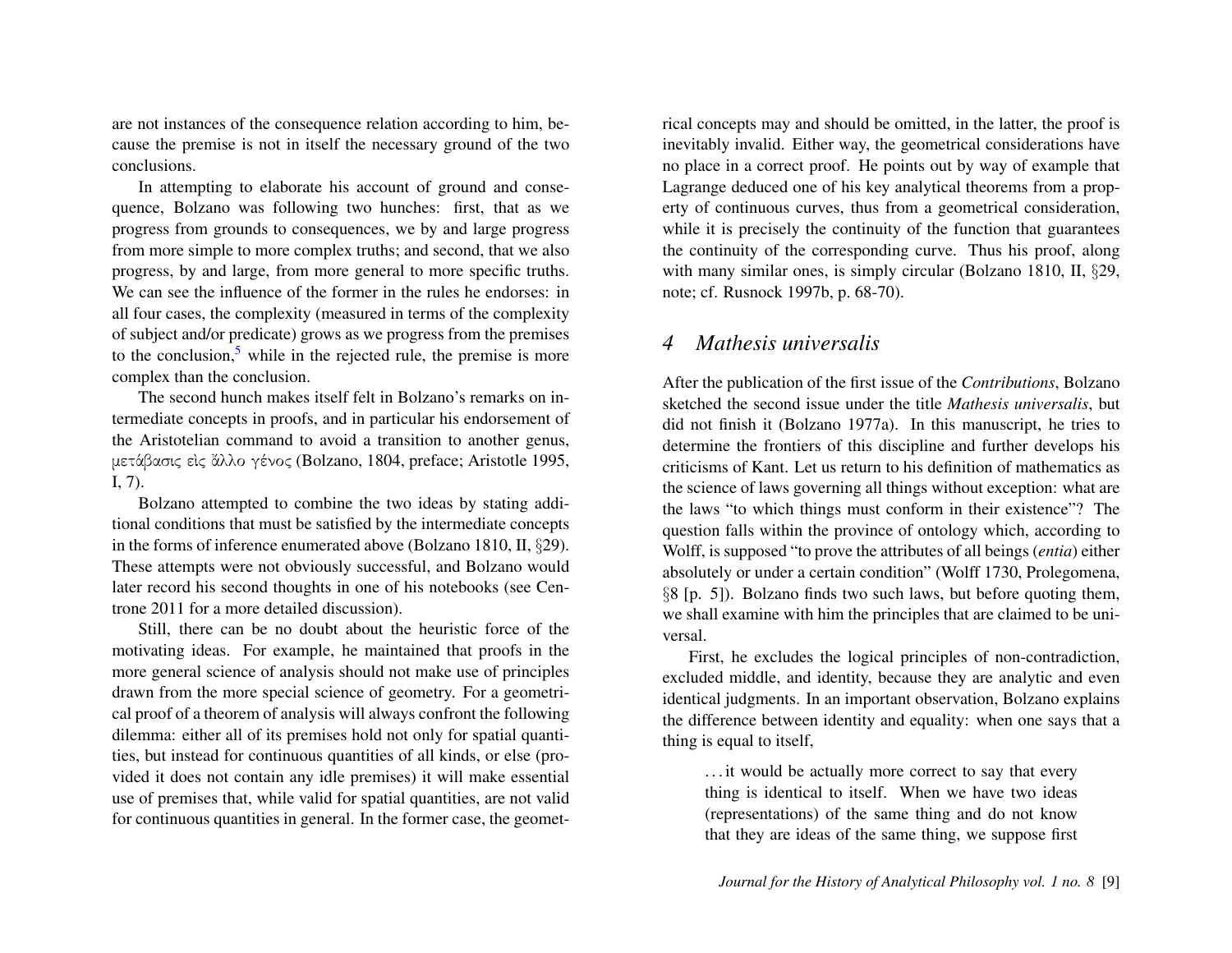that there are two things, called for example A and B; later we find that A and B are identical (1977a, I, §13).

Frege would later illustrate Bolzano's observation with the example of the morning star and the evening star.

Let us now consider genuine ontological principles. The principle of universal determination is true of every object, but Bolzano reduces it to the principle of excluded middle: "Everything is A or non-A" (1977a, I, §8).

The different versions of the principle of sufficient reason are all inadequate (1977a, I, §11). Kant limits its use to phenomena, but, as Bolzano remarks, he tacitly assumes it in claiming things in themselves to be the ground of phenomena. This principle is for Bolzano simple, ungrounded and its validity is limited. Objective principles (axioms) in general do not depend on further reasons; moreover, free actions and even the existence of God have no ground. From his analysis Bolzano draws a radical conclusion: *there is no principle of sufficient reason having universal validity*, because there is no universal procedure to decide if any given thing has a sufficient reason (1977a, I, §15).

Other principles and maxims are objects of Bolzano's criticism: the principle of similitude and the scholastic maxim of the immutability of things (1977a, I, §16-17). He then returns to Kant, reviews the table of the principles of understanding, which he claims do not belong to universal mathematics because their domain of validity is limited (I, §§21-23). Let us notice his critical remark on the Kantian concept of possibility. Bolzano agrees with Kant that possibility (and other modal notions) does not contain a new determination of the concept to which it is appended. It has another role, namely to express the *formation* of a concept. To say that a right-angled triangle is possible is to say that a triangle *can be* rightangled. Thus, the concept of possibility is not a predicate, but a copula. The concept of possibility turns into an *attempt* to construct a complex concept, an attempt that can produce an authentic concept, but that also can fail and result in a bare accumulation of signs

having no sense. In this text, even Wolff's example of a bi-angle (a figure enclosed by two straight lines) does not correspond to a concept; in the *Theory of Science* and later works, by contrast, such expressions do designate (objectless) concepts, as opposed to bare accumulations of signs like x/: (1977a, I, §25; Bolzano 1837, §67).

What, then, are the principles of universal mathematics or, in Husserl's terms, of formal ontology? There are two: (Bolzano 1977a, I, §3).

- 1. the law of the possibility of "*thinking-together*" (*Zusammendenkbarkeit*) several things, according to which any thing can be joined in thought to any other thing; and
- 2. the law of *relation*, stating that any thing bears a certain relation to every other thing (Bolzano says almost nothing about this second law).

At this stage, Bolzano thinks that these laws only govern our ideas, and are not valid for the things themselves and their existence. Later, he would change his mind on this point, holding that collections subsist even if no one thinks of uniting their elements (Bolzano 1851, §§3, 14; Bolzano 1975b, III, §6).

<span id="page-10-0"></span>When stated as follows: "all things can be ideally united", the first law is very close to Cantor's much later and far more famous definition of a set: "By set, we understand any union (*Zusammensetzung*) *M* of definite and well distinguished objects *m* of our intuition or of our thought conceived as a whole" (Cantor, 1966, 282). Bolzano calls the results of such union a *whole* (*ein Ganzes*) or a *system* and sometimes also a *sum* (in his later works, Bolzano prefers the term *collection*, [*Inbegriff*]) and the things united in a whole its parts (*Teile*).<sup>[6](#page-12-5)</sup> No homogeneity of parts is necessary to form a whole; thus, to cite some extreme cases, it is possible to unite a candle (a real thing) and a syllogism (a sequence of propositions in themselves) in a whole (Bolzano 2004b, 142, 160), and the *Paradoxes of the infinite* (1851, §3) gives as examples the collection formed by a rose and the concept of rose, and that containing the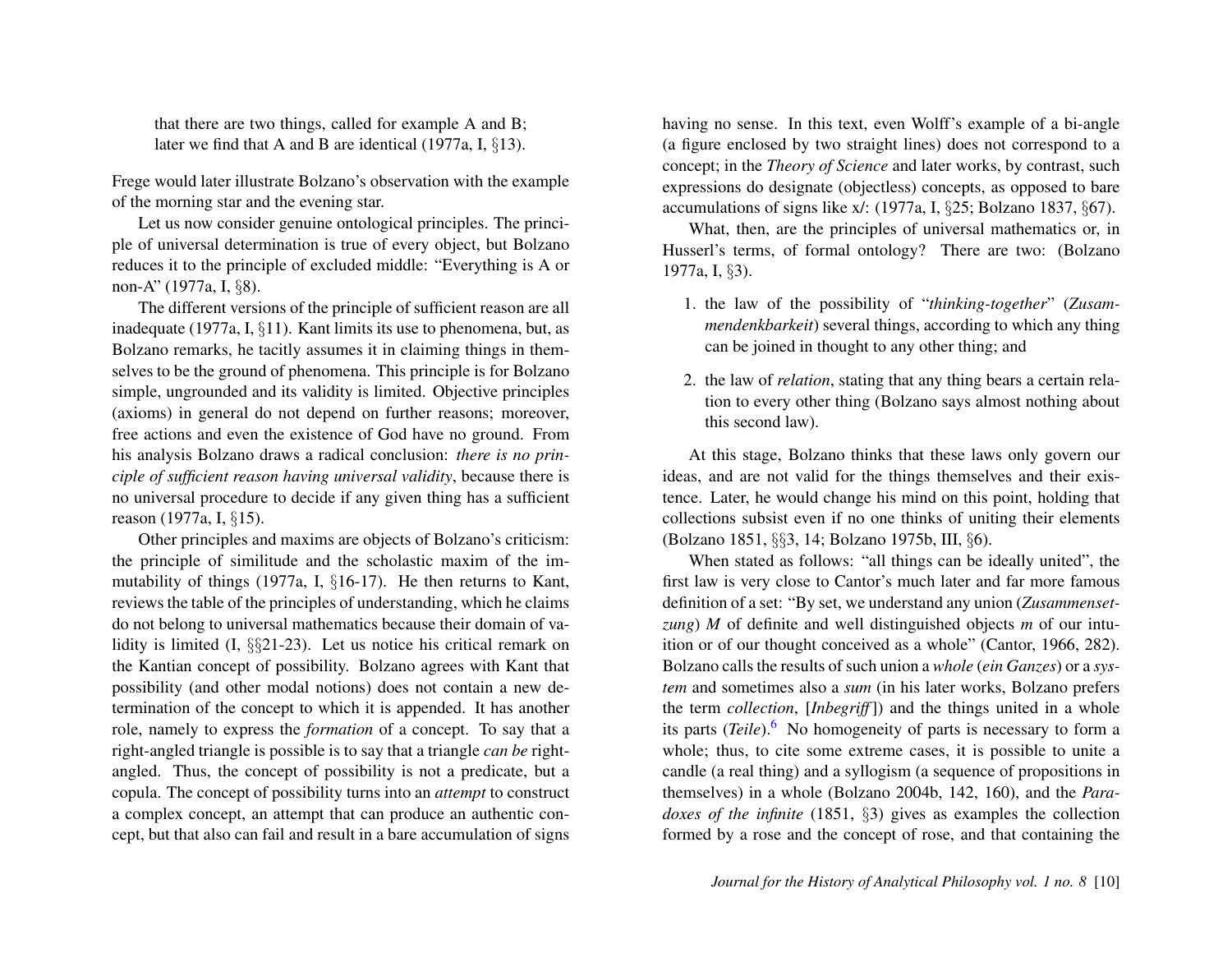name of Socrates and a definite description of him. It is important, too, to keep in mind that a whole can have infinitely many parts—for example, the whole consisting of the points of a line.

Bolzano's wholes cannot be immediately identified with modern sets for a number of reasons: to begin with, collections are complex by definition, ruling out not only the empty set but also singletons. In addition, wholes, unlike sets, are generally endowed with a certain structure. To determine a whole thus requires us to determine both its parts *and* the manner of their combination.

Already in his *Dissertation on the combinatorial art* (1666), Leibniz postulated that it is possible "to take together simultaneously (*simul sumere*) any objects and to suppose that they form a whole", but the idea that the notion of a whole or system could occupy a central place in mathematics disappeared from the horizon of mathematicians. Bolzano's seminal idea brings it back. Throughout his scientific career, Bolzano will not only use it, but will consider it to be *the fundamental concept* of mathematics: quantities are arithmetical wholes determined by numbers, numbers are discrete quantities, which is to say, sets [*Mengen*] (Bolzano 1977a, III, §15). Like Euclid, Bolzano draws a sharp line between numbers, i.e., natural numbers, and quantities [*Grössen*], which are our positive, negative, rational, and irrational numbers. The geometrical objects Bolzano calls spatial objects [*Raumdinge*] are also collections. "A spatial object is in general any system (any collection) of points (which may form a finite or an infinite set)" (1817b, §11); lines, surfaces, solids are such systems of points.

In the *Theory of Functions*, Bolzano uses the concept of collection and set in exactly the same way as in the works of Weierstrass and of his school (Bolzano 2000). Even if the title *mathesis universalis* does not appear in the *Theory of quantity*, the idea still seems to animate his theory of collections. In its most accomplished form in the *Theory of Quantity*, it presents two fundamental principles of Cantorian set theory: an extensionality principle governing sets (*Mengen*) and a principle of comprehension (Bolzano 1975b, III, §89; 1851, §14). The most important insight of the *Paradoxes of the infinite*, a book carefully studied both by Cantor and by Dedekind, states the characteristic property of infinite sets, their reflexivity, i.e., the existence of a 1-1 correspondence between a set and one of its proper subsets (1851, §20). Dedekind (1965, §5, def. 64 and th. 66) would later use this property to define the concept of an infinite set.

#### *5 Conclusion*

Although still indebted to Kant and adopting some of his important distinctions, in the *Contributions* Bolzano is already moving in the opposite direction, stressing the objective basis of human knowledge and the logical structure of science. In this work, which should have had the kind of influence on nineteenth-century philosophy that Wittgenstein's *Tractatus* had on that of the twentieth, Bolzano puts forward his main themes and concepts: the objective connection between truths based on the concept of grounding, the two kinds of proofs: certifications and objective groundings, the idea of contextual definition, and the theory of collections as the most basic part of mathematics. In addition to these positive contributions, he offers a refutation of Kant's philosophy, especially of his philosophy of mathematics based on the contradictory concept of pure intuition. In opposition to Kant, Bolzano founded his philosophy on logic, whose central idea is that of objective proof.

<span id="page-11-0"></span>This conception soon showed its fruitfulness in his works on the infinitesimal calculus: in the *Purely analytical proof* and in the *Theory of Functions*. Both introduced new rigor, new arithmeticoanalytical methods and new concepts, preparing the way for the school of Weierstrass. The recognition of his logic came only in the twentieth century when Tarski and Carnap elaborated logical semantics. The seeds of these developments lie in the small booklet published in Prague two hundred years ago.[7](#page-12-6)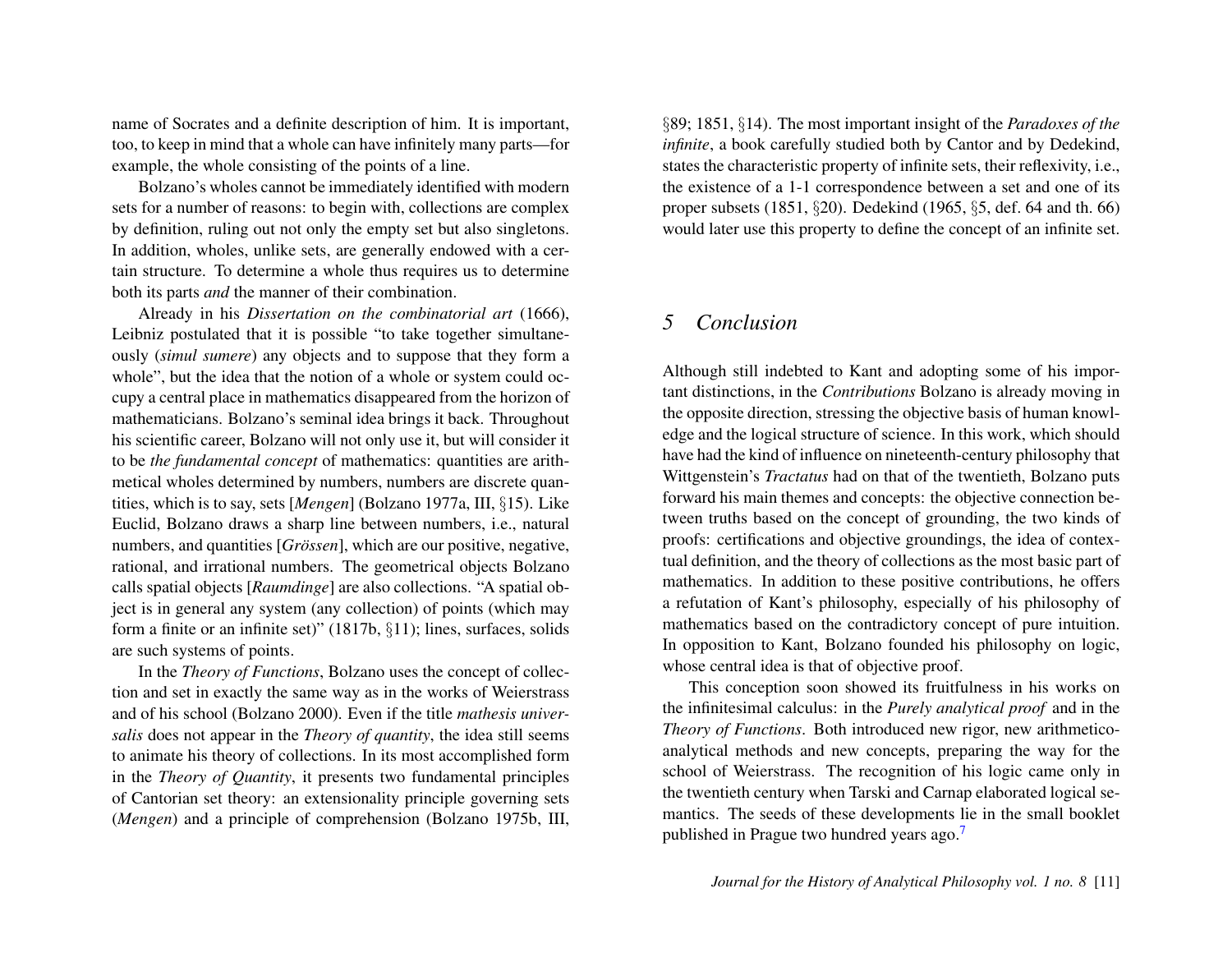*Paul Rusnock Department of Philosophy University of Ottawa Ottawa, Ontario Canada* prusnock@uOttawa.ca

*Jan Šebestík Directeur de recherche honoraire au CNRS Institut d'Histoire et de Philosophie des Sciences et des Techniques (IHPST) l'UIniversite de Paris I - CNRS Paris France* sebestik@flu.cas.cz

**Typeset in LATEX** 

#### *Notes*

- <span id="page-12-0"></span>[1](#page-1-0) He would later regard his earlier usage as ambiguous, coining the term 'proposition in itself' to refer to the contents of (possible) judgments. See Bolzano 1837, §§19 ff.
- <span id="page-12-1"></span>[2](#page-1-1) This seems to us to follow from Bolzano's claim that the general forms of all definitions are ' $(a \text{ cum } \alpha) = A$ ' and ' $(a \text{ cum non } \alpha) = A$ '; see Bolzano 1810, II,  $\S 3$ .
- <span id="page-12-2"></span>[3](#page-3-0) For discussion of Bolzano's influence on Husserl, see Centrone, 2010.
- <span id="page-12-3"></span>[4](#page-8-0) Isaac Newton, *Mathematical Principles of Natural Philosophy and his System of the World* tr. A. Motte, revised by F. Cajori (Berkeley and Los Angeles: University of California Press, 1966), Vol. I., p. xxvii.
- <span id="page-12-4"></span>[5](#page-9-0) To make this perfectly clear, the last of the four inferences would be better expressed as: A is M, A can be B; hence [A *cum* B] is M.
- <span id="page-12-5"></span>[6](#page-10-0) For further discussion of Bolzano's theory of collections see Krickel 1995, Behboud 1977, Simons 1977, Vopěnka, 1997 and 1998.
- <span id="page-12-6"></span>[7](#page-11-0) *Acknowledgements*. This paper is based upon our contributions to the conference *Bolzano in Prague* held in Prague in April 2010. We would like to thank the participants for their questions and comments on our talks. We are also indebted to the helpful comments of two anonymous reviewers for this journal on an earlier version of the article.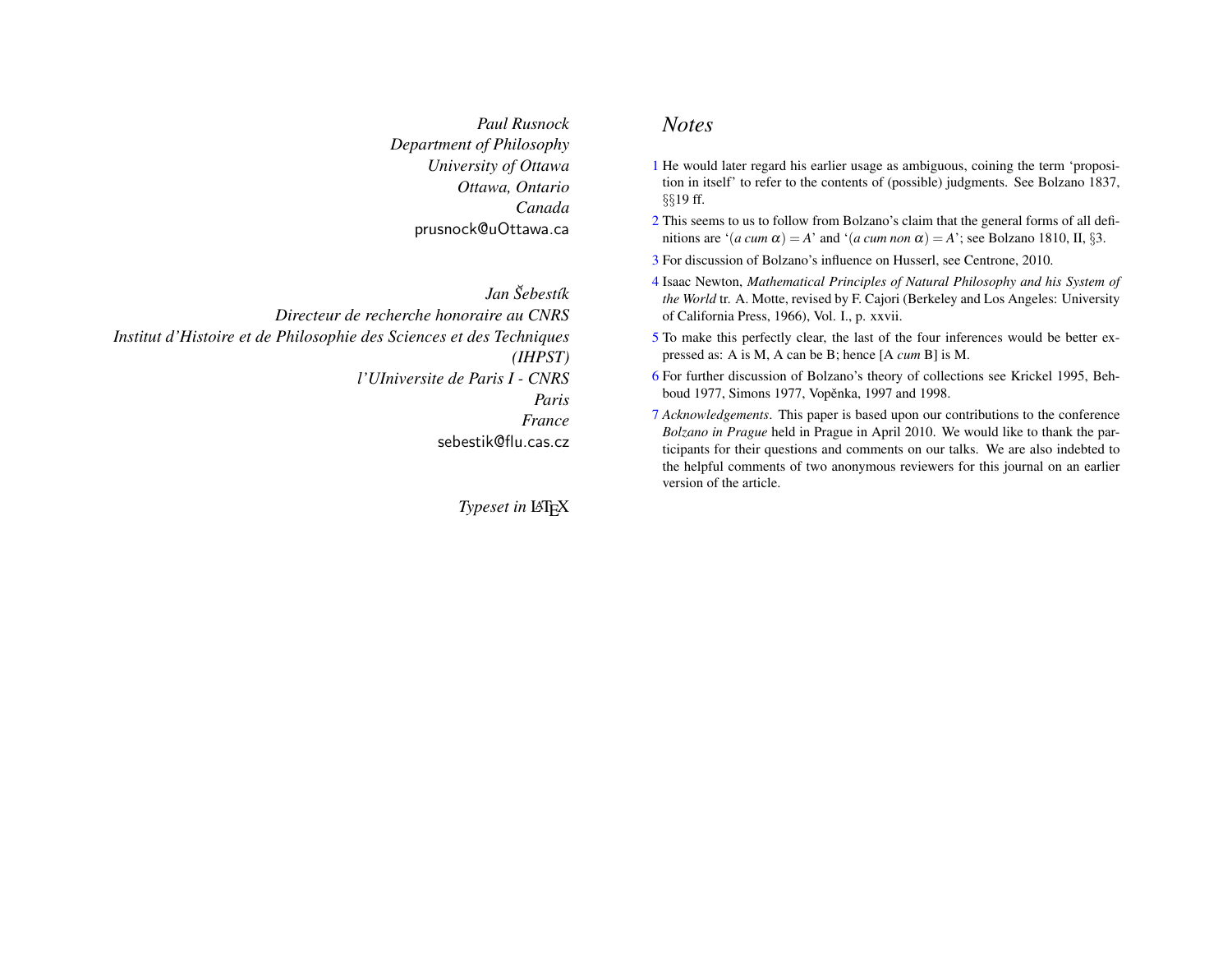- Aristotle. *Posterior Analytics* (Trans., J. Barnes). 2nd ed. Clarendon Press, Oxford, 1995.
- Behboud, Ali. "Remarks on Bolzano's Collections", *Grazer Philosophische Studien* 53: 109–116, 1977.
- Bolzano, Bernard. *Betrachtungen über einige Gegenstände der Elementargeometrie*. K. Barth, Prague, 1804.
- Bolzano, Bernard. *Beyträge zu einer begründeteren Darstellung der Mathematik.* C. Widtmann, Prague, 1810. English translation in Bolzano 2004a; French translation in Bolzano 2010.
- Bolzano, Bernard. *Der binomische Lehrsatz und als Folgerung aus ihm der polynomische, und die Reihen, die zur Berechnung der Logarithmen und Exponentialgrössen dienen, genauer als bisher erwiesen.* C. W. Enders, Prague, 1816. English translation in Bolzano 2004a.
- Bolzano, Bernard. *Rein analytischer Beweis des Lehrsatzes, daßzwischen je zwey Werthen, die ein entgegengesetztes Resultat gewahren, wenigstens eine reelle Wurzel der Gleichung liegt. ¨* G. Haase, Prague 1817a. English translation in Bolzano 2004a.
- Bolzano, Bernard. *Die drey Probleme der Rectification, der Complanation und der Cubirung usw.* P. G. Kummer, Leipzig, 1817b. English translation in Bolzano 2004a.
- Bolzano, Bernard. *Wissenschaftslehre*. Seidel, Sulzbach, 1837.
- Bolzano, Bernard. *Paradoxien des Unendlichen* (F. Příhonský ed.). Reclam, Leipzig, 1851. English translation in Bolzano 2004a.
- Bolzano, Bernard. *Von der mathematischen Lehrart*, in *Bernard Bolzano-Gesamtausgabe*, Series 2A, Vol. 7, pp. 46– 97. Frommann-Holzboog, Stuttgart-Bad Cannstatt, 1975a. English translation in Bolzano 2004b. French translation in Bolzano 2008.
- Bolzano, Bernard. "Einleitung in die Größenlehre", in *Bernard Bolzano-Gesamtausgabe*, Series 2A, Vol. 7, pp. 23–216. Frommann-Holzboog, Stuttgart-Bad Cannstatt, 1975b.
- Bolzano, Bernard. *Allgemeine Mathesis*, in *Bernard Bolzano-Gesamtausgabe*, Series 2A, Vol. 5, pp. 15–64. Frommann-Holzboog, Stuttgart-Bad Cannstatt, 1977a. French translation in Bolzano 2010.
- Bolzano, Bernard. *Etwas aus der Logik*, in *Bernard Bolzano-Gesamtausgabe*, Series 2A, Vol. 5, pp. 141–168. Frommann-Holzboog, Stuttgart-Bad Cannstatt, 1977b. French translation in Bolzano 2010.
- Bolzano, Bernard. "Verschiedenheiten zwischen Leibnitzens und meinen Ansichten," in *Philosophische Tagebücher 1827–1844*, *Bernard Bolzano-Gesamtausgabe*, Series 2A, Vol. 18/2, pp. 37– 47. Frommann-Holzboog, Stuttgart-Bad Cannstatt, 1979.
- Bolzano, Bernard. *Functionenlehre*, in *Bernard Bolzano-Gesamtausgabe*, Series 2A, Vol. 10/1. Frommann-Holzboog, Stuttgart-Bad Cannstatt, 2000.
- Bolzano, Bernard. *The Mathematical Works of Bernard Bolzano*, ed. and tr. S. B. Russ. Oxford University Press, Oxford, 2004a.
- Bolzano, Bernard. *On the Mathematical Method and Correspondence with Exner*. Rodopi, Amsterdam, 2004b.
- Bolzano, Bernard. *De la méthode mathématique et correspondance Bolzano–Exner*. Vrin, Paris, 2008.
- Bolzano, Bernard. *Premiers Ecrits. ´* Vrin, Paris, 2010.
- Cantor, Georg. *Gesammelte Abhandlungen* (E. Zermelo ed.) Olms, Hildesheim, 1966.
- Centrone, Stefania. *Logic and Philosophy of Mathematics in the Early Husserl .* Springer Verlag, Dordrecht and London, 2010.
- Centrone, Stefania. "Strenge Beweise und das Verbot der μεταβασις ᾿εις ᾿αλλο γενος. Eine Untersuchung zu Bernard Bolzanos Beyträgen zu einer begründeteren Darstellung der Mathematik", *History and Philosophy of Logic* 33: 1–31, 2012.